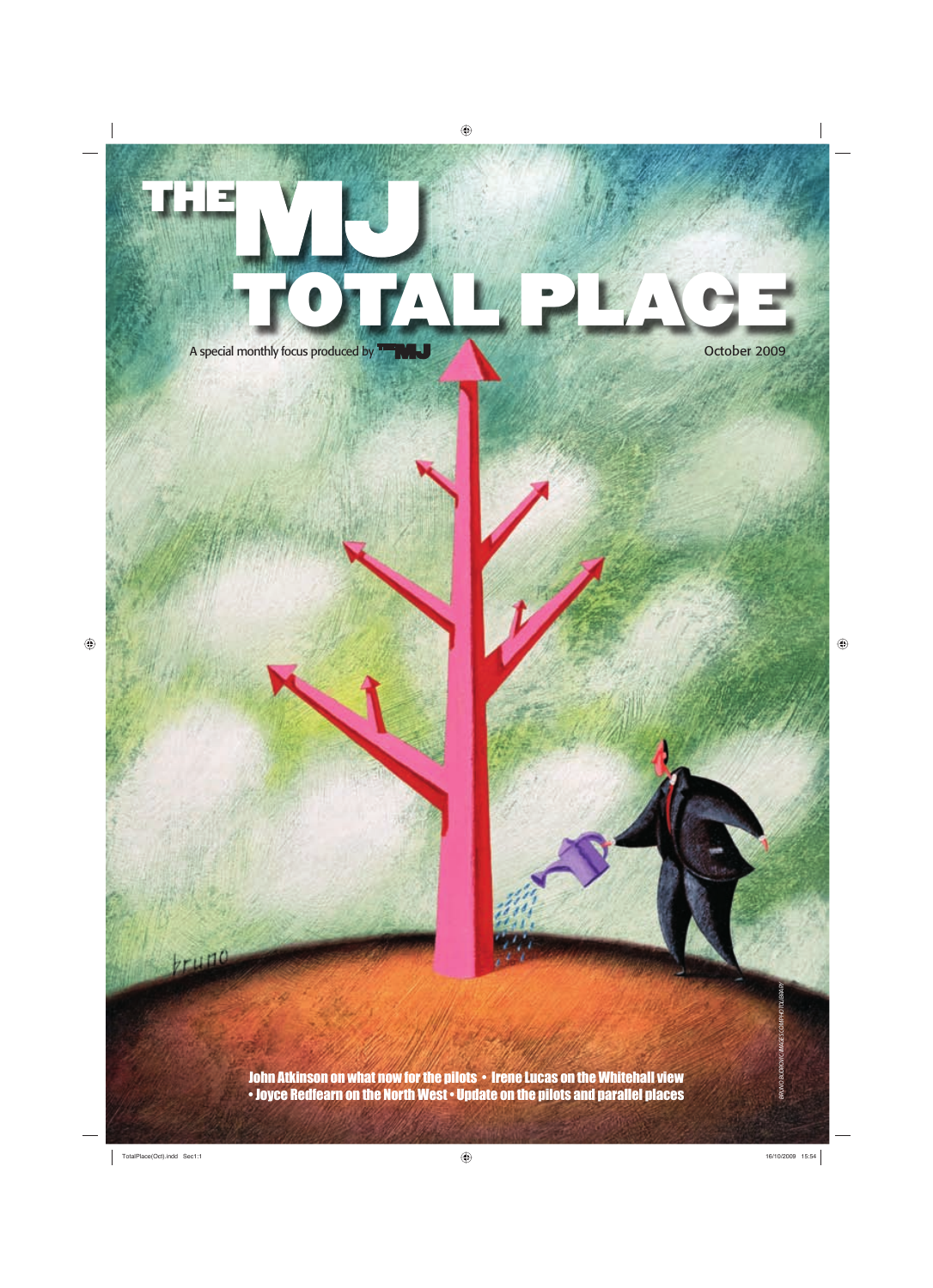#### Total Place Pilots and their themes

| Pilot                                                                                        | <b>Theme</b>                                                                                                                                                                                                                       |
|----------------------------------------------------------------------------------------------|------------------------------------------------------------------------------------------------------------------------------------------------------------------------------------------------------------------------------------|
| Birmingham<br>Helen Ghosh<br>(DEFRA Perm Sec)                                                | 6 themes:<br>•Drugs & alcohol<br>•Learning<br>disability<br>•Mental health<br>•Gangs<br>•Early<br>intervention<br>•demonstrator<br>•demonstrator<br>project plus<br>project plus<br>•7th to prepare<br>LSP for results<br>of the 6 |
| <b>Bournemouth,<br/>Dorset &amp; Poole</b><br>Andrew Campbell<br>(DCLG)                      | Older people's<br>services<br>(Focusing on<br>people over 65)                                                                                                                                                                      |
| <mark>Bradford</mark><br>Mark Fisher<br>(DWP)                                                | Gateway to<br>integrated<br>services:<br>•older people<br>•leaving hospitals<br>•young people<br>eaving care<br>•eaffenders awer<br>offenders over<br>18 or youth<br>offenders.                                                    |
| <b>Central</b><br><b>Bedfordshire &amp;</b><br>Luton<br><b>Luton</b><br>Bill Stow<br>(DEFRA) | From dependence<br>to self reliance<br>integrated<br>offender<br>management<br>access to benefits                                                                                                                                  |
| Coventry, Solihull<br>& Warwickshire<br><i>Carolyn Downs</i><br>(MoJ)                        | <u>Children's</u><br>services and<br>education (not<br>schools)                                                                                                                                                                    |
| <mark>Croydon</mark><br>Tom Jeffrey<br>(DCSF)                                                | ∙0-7yrs<br>∙7 priorities.<br>•Focusing on the<br><b>youngest</b>                                                                                                                                                                   |
| Durham<br>Chris Wormald (CO)                                                                 | Housing and<br>regeneration                                                                                                                                                                                                        |
| <u>Kent</u><br>.<br>Alexis Cleveland<br>(CO)                                                 | •Gateway – multi<br>•channel access<br>•Single asset<br>management<br>strategy<br>•Margate task<br>force                                                                                                                           |
| Leicester/<br>Leicestershire<br><b>Helen Bailey (HMT)</b>                                    | •Drugs & alcohol<br>•access to<br>services (county<br>only)                                                                                                                                                                        |
| <mark>Lewisham:</mark><br>Lindsay Bell (DCLG)                                                | •Crime reduction<br>and offender<br>management<br>•Commissioning<br>of health and                                                                                                                                                  |

**• Commissioning social care • Worklessness & unemployment • Assets and energy (chosen as they have the greatest scope for collaboration)**

**0-5s**

**Manchester City region & Warrington** *(ten Greater Manchester councils & Warrington) Peter Makeham (HO)*

*(DoH)*

**Worcestershire** *Sir Michael Bichard*

**Gateshead, South Tyneside and Sunderland:**  *David Behan*  **Safer, stronger and healthier communities starting with alcohol & drug abuse (cross cutting issue)** 

> **• Reducing the number of NEETs • Transforming outcomes and opportunities in the areas of highest need • Strategic inter-agency property asset management and utilisation**

# **Pilots meet their deadlines**

**The submissions from the 13 pilots last month are helping to develop the future pattern of Total Place says John Atkinson**

### Pilots update

s autumn gets underway, the incredible amount of hard work<br>carried out by the pilots is beginning to bear fruit. The concerted<br>efforts of hundreds of people across the s autumn gets underway, the incredible amount of hard work carried out by the pilots is beginning to bear fruit. The concerted 13 areas meant that two major pieces of work have been delivered on time. Firstly, the high level counts of the total lo-

cal public spend in each pilot were completed. The counting exercise was done largely for the benefit of the pilots, and while it is too early to draw detailed conclusions, it made for some interesting reading, particularly for local political leaders. We can now see the sheer scale of invest-

ment in localities – the Central Bedfordshire and Luton pilot has established that  $f_3$ .4bn is spent locally, equating to  $f(6,853)$  per person.

What is also clear is how little of that investment is directly under local political control, due to the number of agencies involved in delivery and ring-fencing of funding. In Durham for example, housing services are provided by 25 agencies for a single county with a below average population density of 508,500. As the pilot's submission states, 'there is an enormous opportunity for doing things better both strategically and operationally through partnership'. Secondly, all 13 submitted their prelimi-

nary findings for the interim report for the pre-Budget report (PBR), jointly produced by the LGA Group, the Treasury and CLG.

The interim report will form part of Sir Michael Bichard's Operational Efficiency Programme submission for the PBR. Those initial findings have helped

to frame our understanding of Total Place into three areas: ●work that Whitehall needs to do

●work that Whitehall and localities need to

do together

●work that localities need to do in their places.

Everybody involved in Total Place is now working to try to create and sustain the momentum for change which is vital if a project of this ambitious scale is going to work.

The second point is about making sure the work that is going on in all the pilots, and parallel places, amounts to something tangible.

For that to happen, we need to reach a tipping point.

Part of that tipping point is the sheer number of places now engaged in Total Place work, a number that continues to grow as more and more councils report on the similar work they



are doing with their partner agencies. These increasing numbers will continue the momentum, but the tipping point will not be reached by that alone.

#### The critical challenge for Total Place is this need for change to be actually experienced, not analysed and reported

The pivotal issue is in the places' connection with Whitehall.

The tipping point will be reached through the pilots work with the relevant government departments on the issues raised in their PBR submissions.

Once it becomes clear that by approach-

ing problems by starting with residents and their lives and redesigning services around that, you get better results, simpler processes and reduced costs – then Whitehall and town halls will not want to go back.

The critical challenge for Total Place is this need for change to be actually experienced, not analysed and reported. With our aim to achieve this by the Budget, the pilots are now starting to look in more depth at their chosen themes from the residents' perspective, at the efficiency and accessibility of services – it is here that the real potential for change opens up.

•*For more information visit www.localleadership. gov.uk/totalplace*

John Atkinson is managing director of the Leadership Centre for Local Government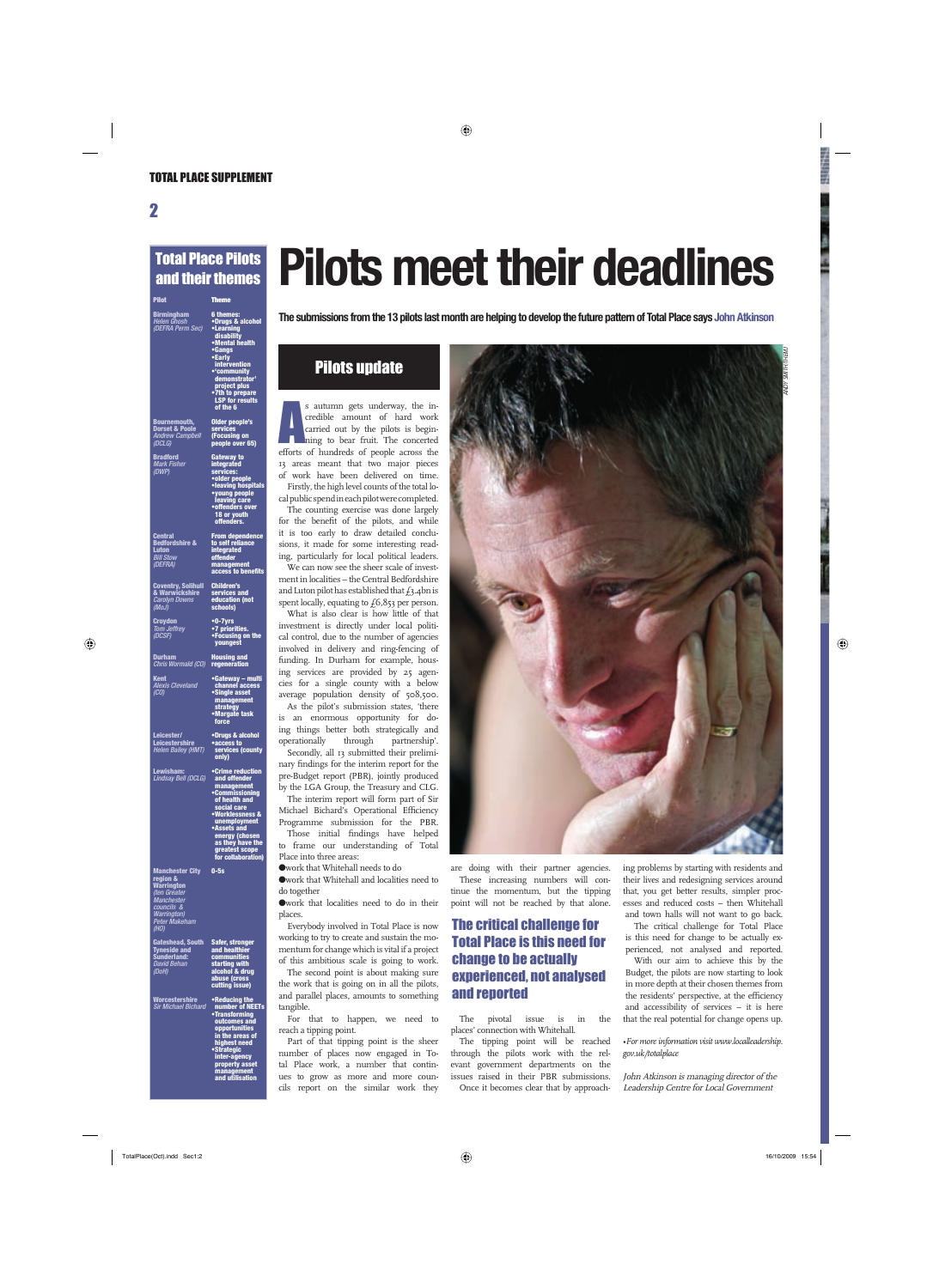# TOTAL PLACE SUPPLEMENT **STREET SW1**

## **CITY OF WESTMINSTER**

SW1

**NAMES** 

**Local places will show the way forward**

uring the last eight hectic weeks,<br>the 13 pilots have established and<br>refined their programmes and<br>themes. In July, some pilots had<br>progressed slightly further than others, uring the last eight hectic weeks, the 13 pilots have established and refined their programmes and themes. In July, some pilots had with some – particularly those with multiple local authorities involved – still addressing the governance of their project.

We all recognise that every part of government has a responsibility to do its part to make savings and cut the national debt. Local government has demonstrated that it can be efficient  $$ it delivered  $f_1.74$ bn of efficiency savings last year alone – but we also know that only through increased partnership working and joining up can real value for money services be delivered.

The message is clear that we must do more, and in doing so match resources to the needs of the community. The Total Place initiative will look innovatively at some of the choices that will help achieve this. I believe it is this type of public sector collaboration that has the ability to deliver powerful insights and recommendations for better outcomes for communities, simplification of delivery and of course efficiencies.

We have to remember that it is still early days for the pilots and realising the full potential of the initiative won't be easy. It will require bold lo-

### **Whitehall**

cal leadership from all public sector bodies to make sure cultural and organisational barriers are overcome, and spend is directed to the right things. Each of the 13 pilots – along with oth-

er areas undertaking similar Total Place type activity - have now submitted their interim reports to the Government, set-

#### I have often said it before, but together we will find solutions, because none of us is as clever as all of us

ting out the scale and direction of their thinking to date. I know ministers have been greatly impressed by the way pilots have taken up the challenge of finding new, more efficient ways to serve the public and they are keen to learn more about how joined up working can deliver real value for money services.

It is evident that if we are to succeed in this major redesign of service provision, there needs to be a significant, and collective, shift in approach. Not just across partners in each place, but also in the central-local dynamic. I've

certainly been encouraged by Whitehall's commitment to a re-examination of what can be done differently, and there is active support from senior officials to generate radical thinking and make specific linkages between Pilots and central Government. The challenge ahead for Total Place

will be to develop thoroughly evidenced and costed proposals for change in time for next year's Budget. This is an ambitious timeframe, but in taking forward this important piece of work

I am confident in the abilities of the pilots to showcase how local government and other agencies at local level can innovate – providing new, better ways of public service delivery in their places and encouraging the redesign of services around the needs of users.

I have often said it before, but together we will find solutions because none of us is as clever as all of us. In terms of next steps, the pilots are already coming up with some real, evi-

dence based propositions for change. These ideas are being looked at in ear-

nest by the group of Whitehall pilot champions (chaired by Sir Michael Bichard), who are taking forward work on some of the specific policy proposals in the reports and looking at ways to remove some of the barriers which have been identified. A series of high-level workshops are being organised with the pilots in the coming weeks to enable us to develop and test potential solutions, and look at how best to make changes to strategy, policy and delivery structures together.

3

*MARK WOHLWENDER*

Four emerging policy themes (drugs and alcohol; reducing re-offending; asset management and the 0-5 age group) are being looked at in depth in order to identify what more could be done locally to delivered enhanced, more efficient outcomes, and to identify and tackle barriers from Whitehall. The working groups will then make a preliminary report to feed into the next ministerial group in early November.

We are on the cusp of a truly great change for the ways services are delivered. It may not be easy – for Whitehall as well as for services – but the time is right for local places to show us the way forward.

Irene Lucas is director general, local government & regeneration group, DCLG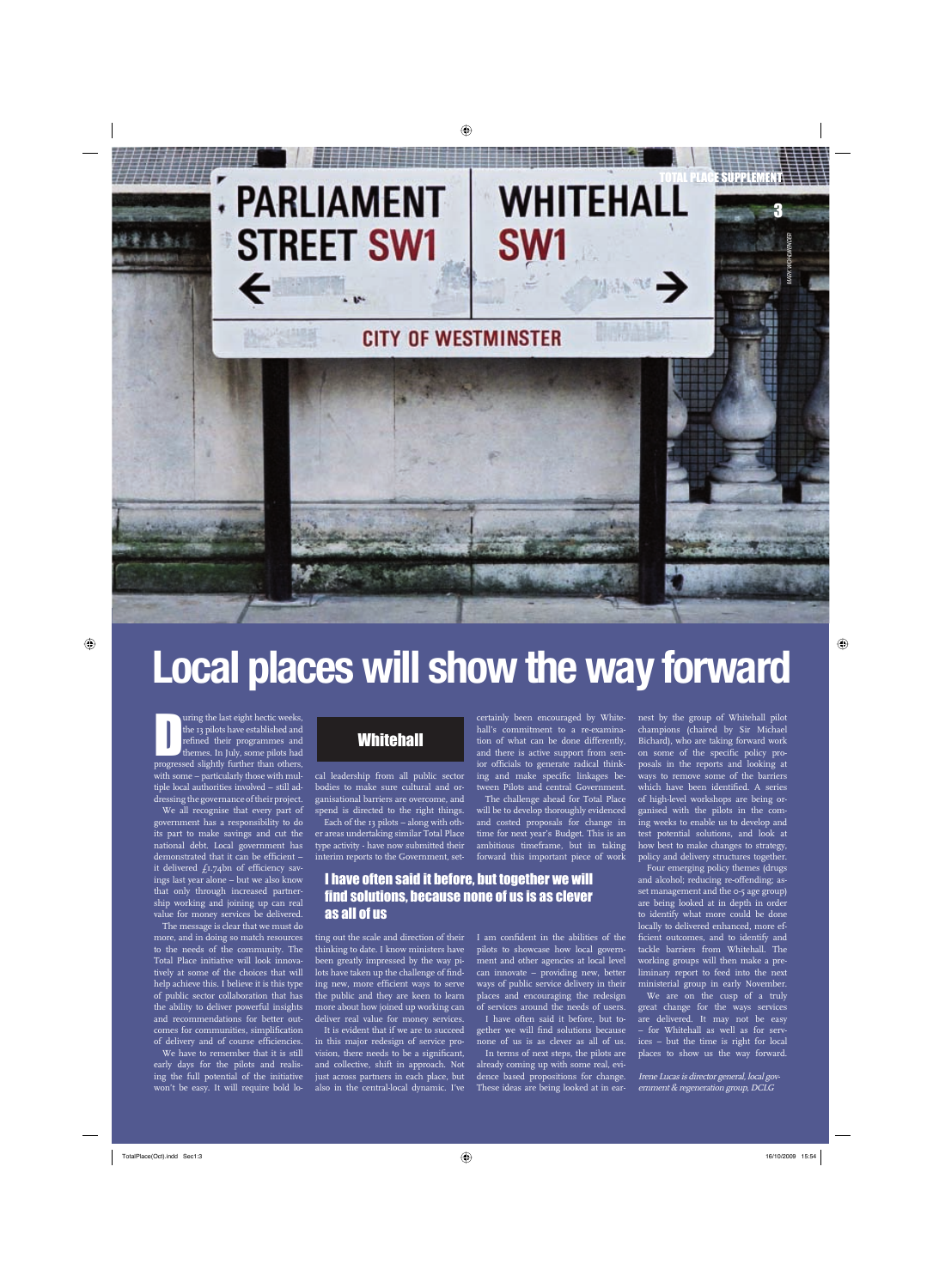4

# **Putting the North Wes**

**Michael Burton talks to council chief executive Joyce Redfearn about her regional role and membership of the national Total Place officers group** 

ell into her third local authority chief executive's post, Joyce Red-<br>fearn has now added a<br>new Whitehall brief – Total Place. authority chief executive's post, Joyce Redfearn has now added a Previously chief executive

at Monmouthshire and then Gloucestershire CC she took on the top job at Wigan MBC four years ago. More recently her work with the North West RIEP where she is chair of its management board and her chairing of the (national) chief executives' efficiency task force led to her becoming a member of Sir Michael Bichard's Total Place officers' group. The North West RIEP became

### **Interview**

involved in Total Place when it was consulted by the CLG – along with the other RIEPs – about suitable pilots. In its patch it already had two trailblazers in Cumbria, where the Leadership Centre had carried out its groundbreaking studies Counting Cumbria and Calling Cumbria, and Blackburn with Darwen Council. It was the latter which first launched the pioneering 'resource mapping' survey to establish how public

spending was allocated locally. The North West RIEP also includes perhaps the most developed sub-national grouping, the Association of Greater Man-

ing group meets in London each month at the CLG, 'for about two hours' according to Joyce and along with her are other local government colleagues like

#### One question is whether, or more likely how, the Total Place agenda will survive a possible change of Government

chester Authorities, now a city region pilot, so it was unsurprising that the region's Total Place pilot should be AGMA and its associate Warrington Council. The Total Place officers' steerSuffolk CC's Andrea Hill as well as representatives from police and health. Recent topics have concerned the pilots and the support they have needed until their submissions last month.

# **Together we stand**

Lynne Haig describes an innovative project being implemented in Suffolk

**C** ollaboration is the new buzz word for the public, voluntary and even some of the private sector new buzz word for much for the public, some of the private sector. The impact of the recession and impending public sector cuts mean organisations must find new ways of delivering quality products and services with fewer resources - and partnership work is now rightly being explored in more depth.

In January, a leadership collaborative of 22 chief executives from the public, private and voluntary sectors in Suffolk met for the first time as part of The Lives we Lead initiative, Suffolk's equivalent to Total Place.

Right in the middle of tense Local Government Review discussions, it looked like it would be an uphill struggle to establish the kind of trust and collaboration needed for these leaders to work together more effectively. Nine months on the scene was quite different at last week's Lives

### we Lead – New Horizons sum-

## **Collaboration**

mit, an event hosted by the leadership collaborative to mark the end of the first chapter of Lives we Lead and to take the message of collaboration and innovation to 300 people from across Suffolk. Examples of effective collaboration were show-cased in 11 "experience pods" and participants were challenged to commit to working together to help improve public services in Suffolk.

Having designed and led Calling Cumbria I carried the baton to Suffolk. The Lives we Lead programme informed proposals to Sir Michael Bichard during his Operational Efficiency Programme and Lives We Lead remains a fore-runner to Total Place. However, Suffolk's programme differs significantly from Total Place in that rather than starting from "show us the money" the focus was on

building a foundation for effective relationships and trust.

While no one can argue with the concept of greater collaboration, putting this into practice, and sustaining this practice beyond a single initiative, is fraught with difficulties. Managers can become conditioned to protecting their budgets and sometimes this can lead to difficult relationships with colleagues or partners, making suddenly asking everyone to disclose how much money they have - and could share or give up - a difficult task.

To combat this, Lives We Lead invested time ensuring the 22 chief executives involved agreed on the need for this project and its potential outcomes. Without this investment, discussions about finances and resources could have been strained at best and unsustainable at worst.

Now Suffolk's leaders have mapped the county's  $f_4$ .8bn of public money, as in Total Place, but they were able to move quickly to the "so what?" question once

this exercise was complete. The focus was able to move swiftly on to the things that matter most to Suffolk; skills, the environment, building aspiration and helping people to help themselves.

Collaboration is taken as a given in Suffolk now and the potential leverage of pooled budgets is the starting point. As a selfstyled group of "barrier busters" the leadership collaborative also looks at where they can simplify and focus joint working as well as challenging whether current statutory partnership arrangements

are the most efficient ways of delivering local outcomes.

So far, the Lives we Lead programme has created several collaborative schemes to improve the effectiveness and efficiency of public services and encourage economic development. A new social enterprise partnership has been created to establish 10 green social enterprises in Suffolk, while a cross-sector approach is now being taken to create work opportunities for young people including apprenticeships. Last week's summit marked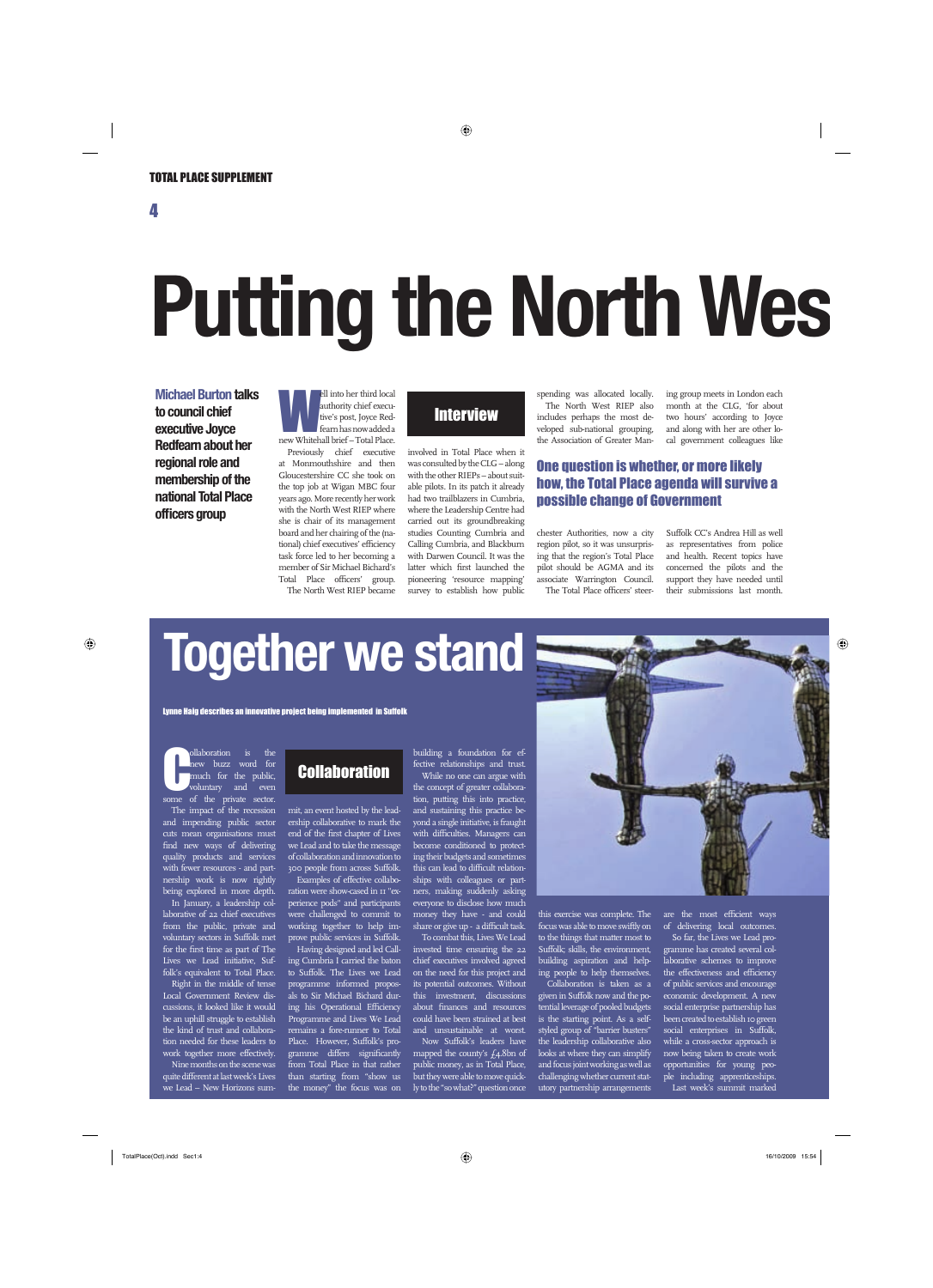5

# **st in its Place**

She says: 'I believe Total Place is a really exciting opportunity and will help to shape public sector reform. It will change organisations. And when you're with health, police and so on, they're all talking about the same issues.'

She admits that there remain some hearts and minds yet to win over from other parts of the public sector like the NHS even though locally councils and PCTs, through adult services provision in particular, work closely. She says 'we have to get the message across more in the health sector though at local level here in Wigan we have huge support.' Perhaps the acronyms and the jargon are one barrier to better communication as local government, she admits, tends to 'talk in initials.'

One question is whether, or more likely how, the Total Place agenda will survive a possible change of Government. It is known that the Conservatives back the concept – there is after all, no other game in town – even if they rename it. But how does the steering group and other officials manage the process during what is effectively a general election campaign? Joyce says they can 'see below the political

radar' adding: 'The "how" bit and the way we build relationships with other partners is easier to make apolitical.'

So what happens now the pilots have made their submissions? The lessons from the pilots will be out in February and their work from then on as pilots is officially over. But for the non-pilots, the so-called parallel places i.e. the rest, it is just the beginning.



an important shift in gear as The Lives we Lead programme moved beyond its 22 chief executives. As well as the summit itself series related fringe events have been taking place all over the county, bringing people together to work on topics as diverse as building a society for all ages, happiness and experiential innovation and they continue to gather momentum in the coming months. Suffolk's leaders are well aware of the tough challenges ahead of them but they see the

potential for wide-reaching innovation and for working hard on working together. The summit succeeded in getting dozens of organisations to think about how they could contribute towards Suffolk's future by working with others and it became clear that Suffolk, as a total place, will pull together to protect the quality of the Lives they Lead. For more information visit www.suffolksummit.com

*Lynne Haig is director of Taylor Haig*

Joyce Redfearn: leading in the north west

*COURTESY OF WIGAN COUNCIL*

COURTESY OF WIGAN COUNCIL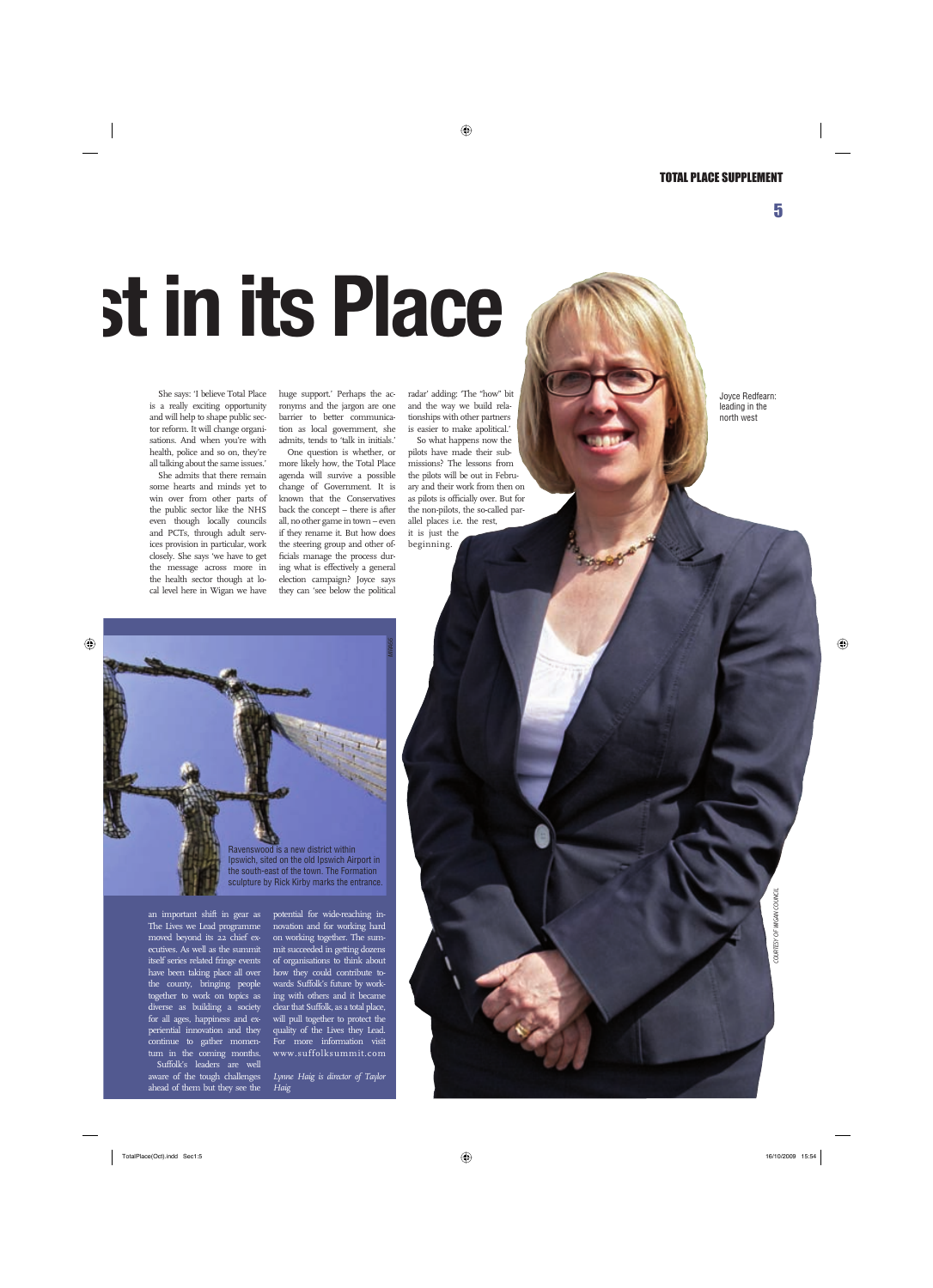# **How we're improving access to services**

**Total Place is helping the city and county in Leicestershire co-ordinate better access to services especially those dealing with drug and alcohol misuse say Sheila Lock and John Sinnott**

eography is a main factor in Leicesters and Leicestershire's inter-dependency. The journey to work area of the city covers most of the county and many ageneography is a main factor in Leicester and Leicestershire's inter-dependency. The journey to work area of the city covers cies, including police and heath, work across the whole sub-region. There is a clear need to work together to achieve the improvements to services and quality of life that both councils want.

Sub-regional collaboration has been extended. We have agreed a multi-area agreement (MAA) and introduced an economic development company – Prospect LeicesterShire.

With partner agencies, we have also introduced a Leadership in Partnership Programme, delivered by Warwick University Business School, to ensure our future senior officers are well placed to work together in leading public service improvements.

This is part of our response to the national challenge of recruiting a new breed of public sector manager into the future.

Public spending pressures mean more innovation, very clear and evidenced priorities and more efficient and effective delivery are needed to meet challenging improvement targets. The philosophy behind Total Place has our full support and we were very willing to be part of the national programme that will allow us collectively to demonstrate where and how we can be even more effective with more flexibility and local control. We have chosen two themes: drugs

# **When Total goes regional**

**Councils in the South West have together launched their own ambitious plan to improve public services, whilst**  achieving financial efficiencies in the face of tighter central government funding regimes

within the region there<br>are many exemplar<br>public services but<br>there are also plenty<br>of examples of dunlication South are many exemplar public services but there are also plenty of examples of duplication. South West authorities believe that by working collectively, partners could deliver more efficient and cost effective services by unravelling the labyrinth of financing and joining up the delivery of services. It is for this reason, and inspired by the Government sponsored Total Place programme, that the South West is rolling out its own Total Place initiative. Talking about this move, Cllr

Angus Campbell, chairman for the South West Strategic Leaders' Board and leader of Dorset CC said: 'Dorset, Poole and

#### Parallel places case study

Bournemouth have been fortunate enough to be one of the Total Place pilots and the region has been quick to recognise the potential future benefits of this approach. We have now refocused  $f_{1.75}$ m of improvement and efficiency funding to support six regional Total Place initiatives. This is an ambitious step which the whole region is willing to take and here in the South West we are up for the challenge."

The initiatives will build on the nationally funded Dorset, Poole and Bournemouth pilot and involve all the remaining 32 authorities in the region along with numerous partner agencies from health, environment, business and the voluntary sector.

As with the national pilots, an important part of each regional initiative is the 'deep dive' process in which partners take an in-depth look at an important local issue.

In the case of Dorset, Poole and Bournemouth they are looking closely at adult social care issues. In Somerset local authorities are working together to focus on services for older people. The project will build on the county council's work on transforming adult social care and the PCT's work on transforming community services.

It is not surprising that Somerset has chosen to focus its initiative in this area. Within the county, one in four residents are above statutory retirement age, a figure which looks set to rise in future, placing further pressure on already over-stretched budgets. The Total Place initiative will help to achieve improved outcomes for people who need health and social care support in the community by making better use of joint resources.

Talking about the Somerset initiative, Fiona Catcher, Somerset CC's head of community leadership and Improvement said: 'The Total Place project will add to our existing joint commissioning activity and will really challenge



effect on behalf of local residents.' Swindon and Wiltshire Councils are using 'Total Place' as a great opportunity to ask themselves and their partners how they can redesign their services and their relationships with communities

6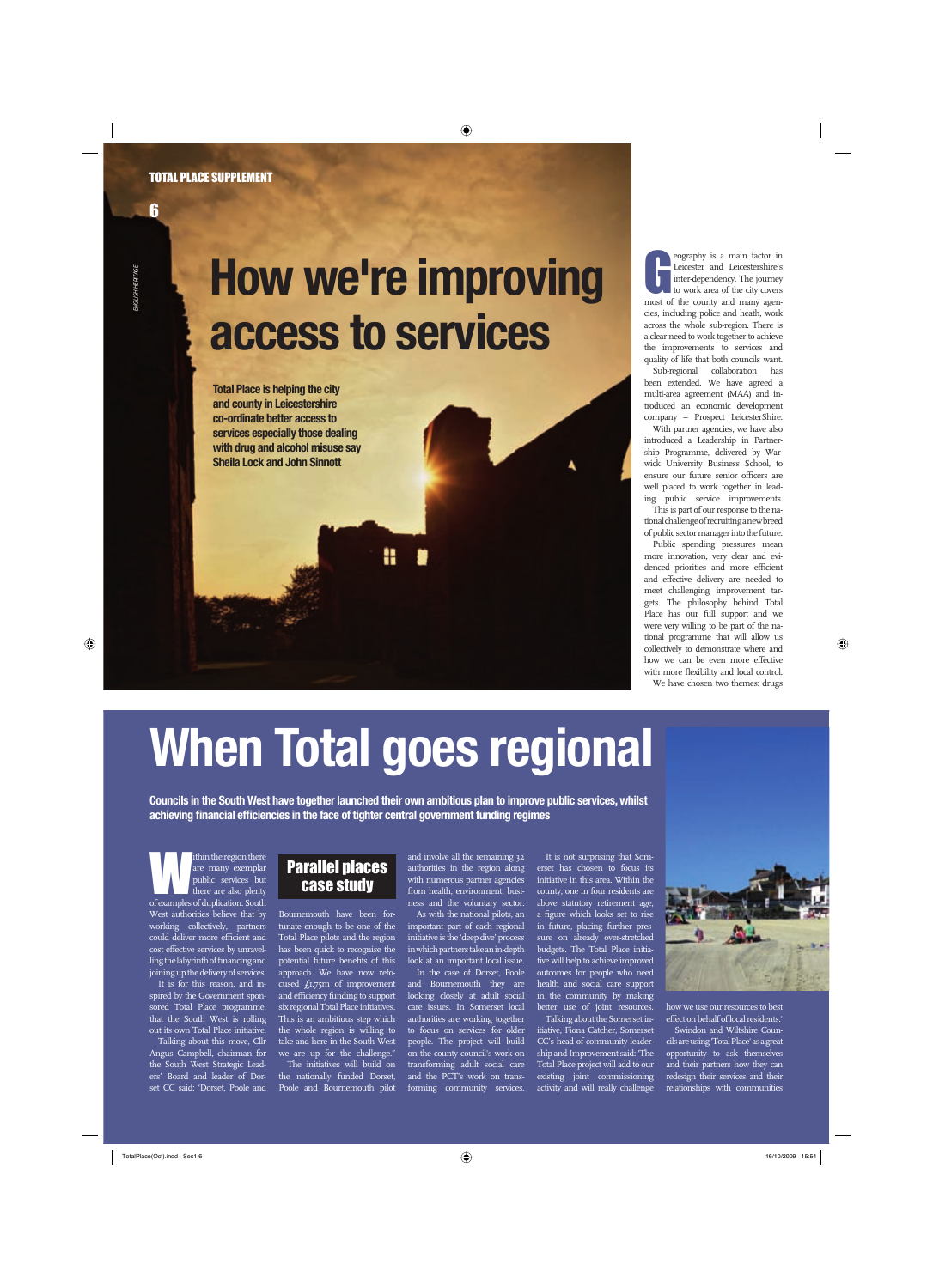#### Pilots case study

and alcohol misuse and access to services.

Drugs and alcohol misuse is a gap in our current programme of service improvement projects. It is also an issue where the service pressures and costs fall across a range of agencies and settings - acute health services, A and E, police cells, unrest in city and town centres and neighbourhoods, family problems, mental health problems, crime and unemployment. There is consequently a high probability that people's needs are not fully understood or addressed in the most effective way. Total Place will help us understand and identify costs and measures that can improve outcomes for local people while making efficiency savings.

An emerging finding of the county CAA is that we are behind some others in providing people with access to services as a whole rather than as separate agencies. We agree and want to use Total Place to help prepare an improvement plan quickly. We suspect the current pattern of access is not either readily understood by our citizens or likely to be affordable in the future.

In the city we know that too much of our crime has a direct link to alcohol misuse and the CAA identifies this, Total Place will help us tackle improvements to preventative services.

So what have we found so far? The high level count has indicated that the costs of the many local public agencies just being in business varies from 3% to 12% of budget and the total is estimated to be around  $f_2$ 200m. We have questioned if this can be afforded in future, identified long funding trails from national government to the front line and are examining further the costs lost to service delivery through these processes. We have also questioned whether we can afford to fund so many 'middle men'.

We have assessed progress in meeting the 9.3% efficiency target included in our MAA – the only one to have such a target. While year one targets have been met, future years look more difficult. We've challenged ourselves to do more spection activity which this year is costing local agencies more than  $f_{7}$ m. The drugs and alcohol work is focusing

on several areas: ● Reducing alcohol availability

- by seeking national action on minimum unit pricing, stronger licensing, restricting marketing at young people and testing opportunities for local action on licensing and happy hours
- A national and local prevention agenda to reduce the negative consequences and associated costs of alcohol and drug misuse, including investigating social marketing solutions to discourage young people's misuse

● Better targeting of resources using

#### We suspect the current pattern of access is not either readily understood by our citizens or likely to be affordable in the future

and are developing a more formal subregion wide partnership efficiency programme to:

- Co-ordinate budget savings across agencies to avoid cost shunting
- Challenge 'back office' efficiency projects – can they be widened to achieve greater savings?
- Extend the Total Place approach to other multi agency services areas to seek improved outcomes at lower cost.

We will also be looking at the outcomes of work which estimates the obligatory collection of performance management information and of inpooled budgets (which may require the removal of national ring fencing) and joint commissioning via a joint 'place' Drug and Alcohol Integrated Commissioning Strategy. This would take a whole systems approach addressing the range of needs of misusers from early interventions to treatment provision for dependent misusers.

● A review of the night time economy and associated costs to the community of alcohol and drug misuse, including mapping the consequential costs and identifying good practice improvement initiatives seen to work elsewhere.

● A review of the potential for an interagency service within local emergency departments to provide specialist care and access to integrated services. The work on access to services is focusing on:

- Agreeing a common approach to agency websites including style, methods of searching, payments bookings and other core functionality.
- Consolidating existing customer access point clusters with a new neutrallybranded approach based on services provided, user groups, and location.
- Aligning existing customer services centres, allowing collaborative management of peak demand periods and consistent opening hours.
- Providing a coordinated approach of outreach activity across the agencies.
- ●Aligning service and customer data management approaches to allow, where appropriate, the sharing of data across agencies.
- Aligning processes and technology to allow greater flexibility of joint front office activity.

The changes that can be implemented locally will be included in our partnership efficiency programme to ensure they are implemented effectively. We are encouraged that government across departments seems to be ready to consider the national changes that will be required.

Sheila Lock is chief executive of Leicester City Council and John Sinnott is chief executive of Leicestershire County Council



and families - particularly those families who may experience 'interventions' by many public services ranging from schools to criminal justice, from mental health to benefits. The authorities believe that too often these interventions are uncoordinated and reactive.

don and Wiltshire Councils, chief executive of Wiltshire Keith Robinson said: 'We should start from an understanding of the family's 'total' situation and how it can be improved, with the family itself taking responsibility. A

new public service model will undoubtedly save money if we're prepared to <u>act radically</u>, but the primary focus is on more effective interventions for families and the communities they live in.' In other areas the 'deep dive'

topic has yet to be confirmed, but emerging themes include the management of neighbourhood services, supporting people with disabilities, asset management and carbon emissions.

South West Councils are aiming to deliver the same positive outcomes as the government sponsored Total Place projects. Total Place in the South West is being rolled out with a 'light touch' framework of criteria and reporting requirements, which gives authorities flexibility to identify and address local needs and challenges. This is a fast-paced programme funded by South West Councils through the Regional Improvement and Efficiency Partnership. Progress has been rapid, and the initiative is generating much interest from outside the region. Peter Bungard, chief executive,

Gloucestershire CC, welcomes

the approach and believes that time is of the essence: 'The financial challenges facing 'public sector Gloucestershire' look so significant that we need to identify radical leaps as opposed to yet more incremental steps. We are watching the national pilots and others to accelerate our learning.'

Taking this one step further, South West Councils are keen that other regions can benefit from this work by ensuring that experience, progress and points

of learning are widely shared. Chair of South West Councils and leader of Teignbridge DC  $\overline{\text{Cllr}}$  Alan Connett reflected the mood in the South West, adding: 'We are hugely excited about the possibilities that rolling out the Total Place approach could have in the South West. It is a great opportunity to look at public expenditure in the round to enable the delivery of long-term changes and efficiencies. We have an excellent track record of partnership working in the region, but we really need to push the boundaries now and deliver real benefits for our citizens where it matters.'

#### **The six** South West initiatives are:

- **Devon County and Districts, Plymouth City Council and Torbay Council**
- **Cornwall Council and the Isles of Scilly**
- **Gloucestershire districts with Gloucestershire County Council**
- **West of England authorities (Bath & North East Somerset, Bristol, N Somerset, and S Gloucestershire Councils)**
- **Wiltshire Council and Swindon Borough Council**
- **Somerset Districts with Somerset County Council**

With strong leadership driving the process, South West authori- $\frac{1}{\pi}$  are confident that Total Place can achieve better value for money, deliver efficiency gains and transform public services locally.

7